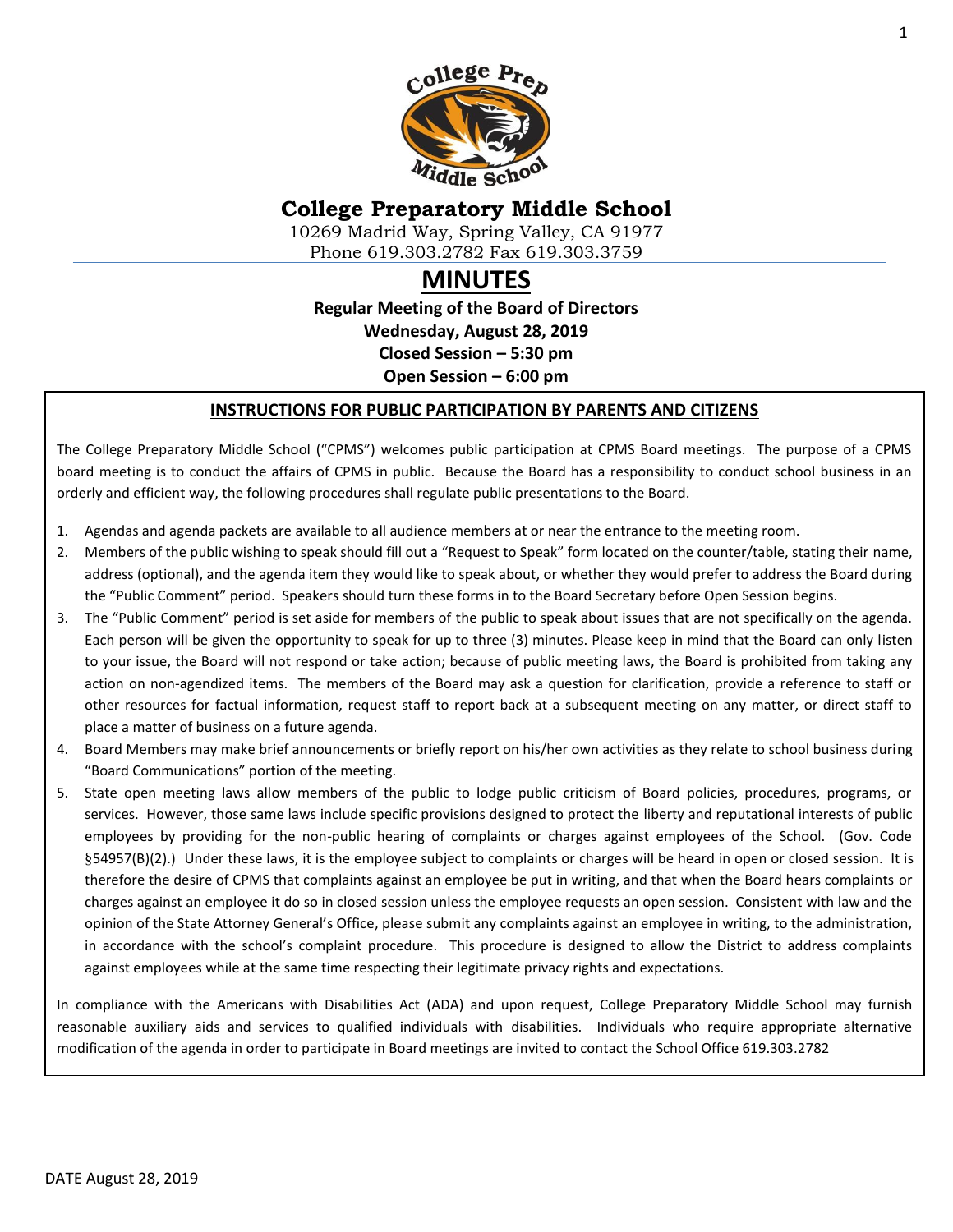## **I. PRELIMINARY**

#### **A. Call to Order**

The meeting was called to order by President Meitchik at 5:45 p.m.

## **B. Roll Call**

|                | Present | Absent | Arrived Late | Departed Early |
|----------------|---------|--------|--------------|----------------|
| Corey Meitchik |         |        |              |                |
| Alex Brizolis  |         |        |              |                |
| Lisa Dietrich  |         |        |              |                |
| Kathy Kinsella |         |        |              |                |
| Garth Hebbler  |         |        |              |                |

# **II. CLOSED SESSION (College Prep Conference Room)**

# **III. RECONVENE TO OPEN SESSION (Estimated start time 6:00 pm)**

Depending upon completion of Closed Session items, the Board intends to convene in Open Session at 6:00 pm to conduct the remainder of the meeting, reserving the right to return to Closed Session at any time.

**A. Pledge of Allegiance**

# **B. Report on Potential Action from Closed Session**

#### **C. Approval of Previous Minutes**

Motion by: Lisa Dietrich Seconded by: Garth Hebbler Vote:

|                | Yes/Aye | No/Nay | Abstain |
|----------------|---------|--------|---------|
| Corey Meitchik |         |        |         |
| Alex Brizolis  |         |        |         |
| Lisa Dietrich  |         |        |         |
| Kathy Kinsella |         |        |         |
| Garth Hebbler  |         |        |         |

## **D. Approval of Board Agenda**

Motion by: Lisa Dietrich Seconded by: Kathy Kinsella Vote:

|                | Yes/Aye | No/Nay | Abstain |
|----------------|---------|--------|---------|
| Corey Meitchik |         |        |         |
| Alex Brizolis  |         |        |         |
| Lisa Dietrich  |         |        |         |
| Kathy Kinsella |         |        |         |
| Garth Hebbler  |         |        |         |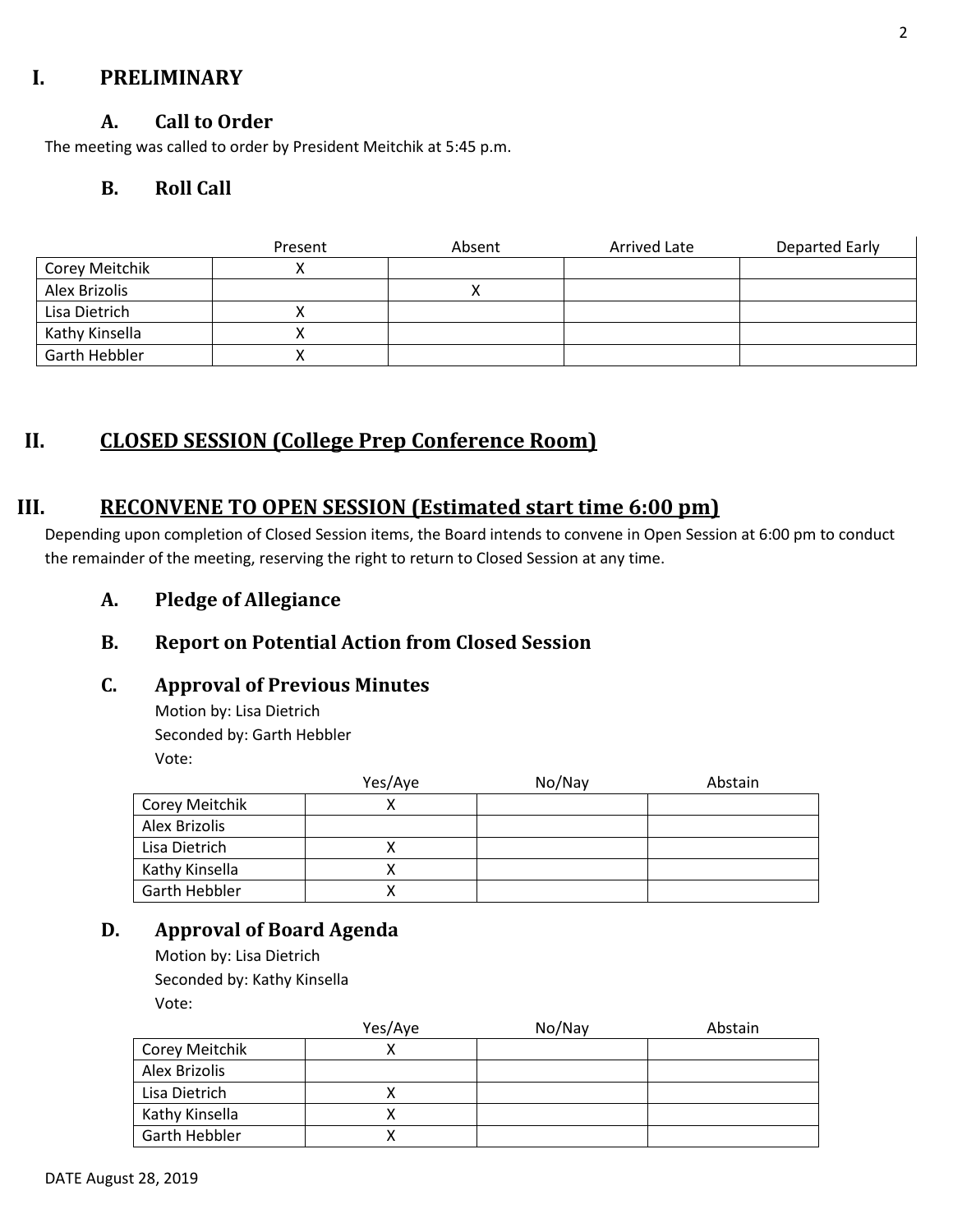# **IV. COMMUNICATIONS**

#### **A. Public Comment Period**

Public comment on items not listed on the Agenda. Maximum time three (3) minutes.

#### **B. Board Communications/ Announcements**

Governing Board members make brief announcements or briefly report on his/her own activities as they may relate to school business.

#### **C. Staff Reports**

1. Director's Report: Director will provide announcements and general report

# **V. INFORMATIONAL/ACTION ITEMS**

- **A. GENERAL FUNCTIONS – No items at this time**
- **B. PUPIL SERVICES- No items at this time**
- **C. PERSONNEL SERVICES- No items at this time**
- **D. FINANCIAL AND BUSINESS**
	- *1. Informational: Budget Update Presentation by Jim Weber, Charter Impact*

#### *2. Review and Approve final EPA Expenditures for 2018 - 2019*

Motion by: Garth Hebbler Seconded by: Lisa Dietrich Vote:

|                | Yes/Aye | No/Nay | Abstain |
|----------------|---------|--------|---------|
| Corey Meitchik |         |        |         |
| Alex Brizolis  |         |        |         |
| Lisa Dietrich  |         |        |         |
| Kathy Kinsella |         |        |         |
| Garth Hebbler  |         |        |         |

*3. Review and Approve Unaudited Actuals 2018 - 2019* Motion by: Corey Meitchik Seconded by: Lisa Dietrich Vote:

|                      | Yes/Aye | No/Nay | Abstain |
|----------------------|---------|--------|---------|
| Corey Meitchik       |         |        |         |
| Alex Brizolis        |         |        |         |
| Lisa Dietrich        |         |        |         |
| Kathy Kinsella       |         |        |         |
| <b>Garth Hebbler</b> |         |        |         |